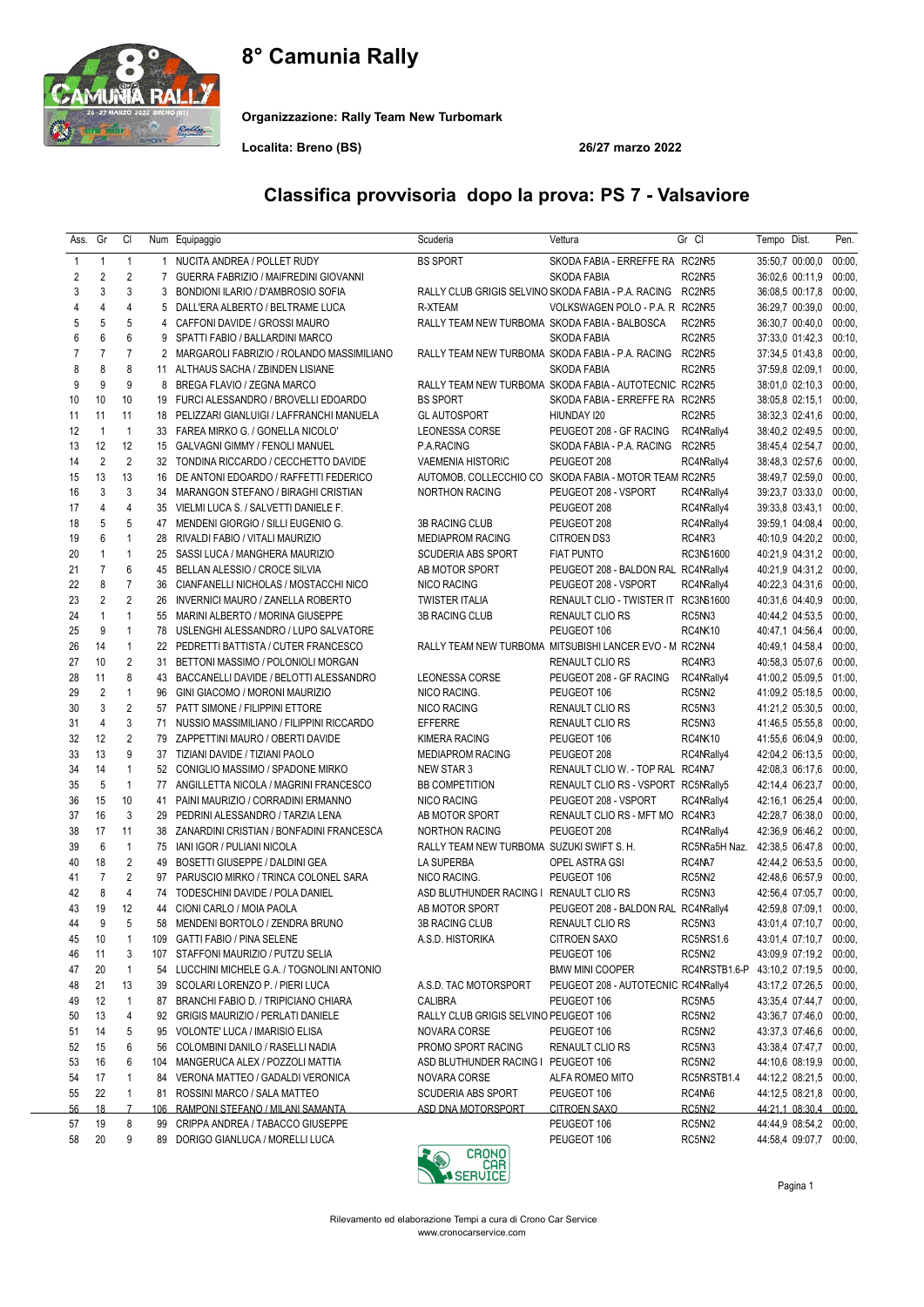# 8° Camunia Rally



Organizzazione: Rally Team New Turbomark

Localita: Breno (BS) 26/27 marzo 2022

## Classifica provvisoria dopo la prova: PS 7 - Valsaviore

| Ass. | Gr             | CI             |     | Num Equipaggio                             | Scuderia                  | Vettura                             | Gr Cl             | Tempo Dist.       |         | Pen.   |
|------|----------------|----------------|-----|--------------------------------------------|---------------------------|-------------------------------------|-------------------|-------------------|---------|--------|
| 59   | 21             | 7              | 73  | PELAZZI CORRADO S. / AMATO FRANCESCA A.    | NICO RACING               | <b>RENAULT CLIO RS</b>              | RC5NN3            | 45:01,7 09:11,0   |         | 00:00. |
| 60   | 22             | 8              |     | MASSANO STEFANO / CASELLATO GIULIA         | METECO CORSE              | <b>RENAULT CLIO W.</b>              | RC5NN3            | 45:06.8 09:16.1   |         | 00:00. |
| 61   | 23             | $\overline{2}$ | 76  | MANFRIN PIETRO / POLTRONIERI DAMIANO       | RALLY SPORT EVOLUTION     | <b>RENAULT CLIO RS - RALLY S</b>    | RC5NRally5        | 45:27,9 09:37,2   |         | 00:00. |
| 62   | 24             | 10             | 91  | RANTUCCIO PIERO / TIRABOSCHI VALENTINO     | RALLY TEAM NEW TURBOMA    | PEUGEOT 106                         | RC5NN2            | 45:35,9 09:45,2   |         | 00:30. |
| 63   | 25             | 11             | 101 | PANIZZOLI FAUSTO B. / CONFALONIERI MASSIMO | <b>SCUDERIA ABS SPORT</b> | PEUGEOT 106                         | RC5NN2            | 45:51,4 10:00,7   |         | 00:00. |
| 64   | 26             | 12             | 98  | GOSATTI MASSIMO / MACSENTI MARTINA         | <b>EFFERRE</b>            | <b>CITROEN SAXO</b>                 | RC5NN2            | 45:56,4 10:05,7   |         | 00:00, |
| 65   | 27             | 2              | 88  | GALLETTI CARLO / BARUFFI DAMIANA           | ASD BLUTHUNDER RACING I   | PEUGEOT 205                         | RC5NA5            | 45:59.5 10:08.8   |         | 00:10  |
| 66   | 23             | 14             | 48  | TRAPPA GABRIELLA / PIARDI FABIO            | R-XTEAM                   | PEUGEOT 208 - AUTOTECNIC RC4NRally4 |                   | 46:11.8           | 10:21.1 | 00:00. |
| 67   | 24             | 3              | 51  | PIANA ENRICO / MAGNI NICOL                 |                           | <b>RENAULT CLIO RS</b>              | RC4NA7            | 46:25,8 10:35,1   |         | 00:00, |
| 68   | 28             | 13             | 105 | ROSSINI VALERIO / CICERI MANOLA            | <b>SCUDERIA ABS SPORT</b> | <b>CITROEN SAXO</b>                 | RC5NN2            | 46:47,4 10:56,7   |         | 00:00, |
| 69   | 29             | $\overline{2}$ | 112 | MAGGIORI ALESSANDRO / TABONI MATTIA        |                           | <b>CITROEN SAXO</b>                 | RC5NRS1.6         | 47:02.2 11:11.5   |         | 00:00. |
| 70   | 30             | 3              | 113 | GIULIA GIUSEPPE / FERRARI MATTEO           |                           | <b>CITROEN SAXO</b>                 | RC5NRS1.6         | 47:30.6 11:39.9   |         | 00:00. |
| 71   | -1             |                | 114 | GHEZA MIRKO / TABONI DIEGO                 |                           | PEUGEOT 106 R.                      | RC6NN1            | 47:51,2 12:00,5   |         | 01:10. |
| 72   | 25             | 15             | 46  | VIELMI SERGIO / VIELMI MARCO               |                           | PEUGEOT 208                         | RC4NRally4        | 48:09.8 12:19.1   |         | 06:00, |
| 73   | 31             |                | 83  | <b>VERONA PIETRO / GHISONI SUSY</b>        | EFFERRE SSD ARL           | <b>RENAULT CLIO RS</b>              | RC5NRS2.0         | 48:25,0 12:34,3   |         | 00:00. |
| 74   | 32             | 4              | 111 | REGHENZANI DANIEL / BELLI FRANCESCA        | <b>3B RACING CLUB</b>     | PEUGEOT 106                         | RC5NRS1.6         | 50:55,8 15:05,1   |         | 00:00, |
| 75   | $\overline{2}$ | 2              | 115 | <b>BULFERI VITTORIO / GUIOTTO RITA</b>     | NOVARA CORSE              | PEUGEOT 106 R.                      | RC6N <sub>1</sub> | 53:16.9 17:26.2   |         | 00:40. |
| 76   | 33             |                | 86  | TARLAO DIEGO / CALUFETTI TIZIANO           | <b>CALIBRA</b>            | SUZUKI SWIFT 1.0 B.                 | RC5NRSTB1.0-P     | 58:03.2 22:12.5   |         | 00:00. |
| 77   | 34             | 14             | 103 | BOFFELLI CHRISTIAN / VASTA FABIO           | <b>MEDIAPROM RACING</b>   | PEUGEOT 106                         | RC5NN2            | 1:19:25.3 43:34.6 |         | 04:00, |

### Ritiri:

| <b>Num</b> |                          | Equipaggio                              | Scuderia                                | Vettura                                     | <sub>CI</sub><br>Gr | Prova           | Note      |
|------------|--------------------------|-----------------------------------------|-----------------------------------------|---------------------------------------------|---------------------|-----------------|-----------|
| 53         | PANTEGHINI GIULIO        | GIULIO PANTEGHINI / DIEGO REBOLDI       |                                         | <b>BMW MINI COOPER</b>                      | RSTB1 PS 1          |                 | <b>NP</b> |
| 23         | MUZIO ALESSANDRO         | ALESSANDRO MUZIO / BRUNO ROTONDARO      | SCUDERIA ABS SPORT                      | SUBARU IMPREZA                              | N4                  | PS <sub>2</sub> | <b>NP</b> |
| 12         | MUZIO IVO                | IVO MUZIO / SUSY MUZIO                  | <b>SCUDERIA ABS SPORT</b>               | SKODA FABIA                                 | R <sub>5</sub>      | PS <sub>3</sub> | <b>NP</b> |
| 14         | <b>ZAMBON STEFANO</b>    | STEFANO ZAMBON / PIETRO E. OMETTO       | <b>MOVISPORT</b>                        | SKODA FABIA - ERREFFE                       | R <sub>5</sub>      | PS <sub>3</sub> | <b>NP</b> |
| 93         | BERGOMI ENZO RICCA       | ENZO R. BERGOMI / ROBERTA FRANZONI      | ASD DNA MOTORSPORT PEUGEOT 106          |                                             | N <sub>2</sub>      | PS <sub>3</sub> | Rit       |
| 85         | FEBBRONI MARCO           | MARCO FEBBRONI / CARLO BARABASCHI       | NOVARA CORSE                            | ABARTH GRANDE PUNTO                         | RSTB1               | PS <sub>4</sub> | Rit.      |
| 108        | <b>BELLICINI SANDRO</b>  | SANDRO BELLICINI / RUGGERO GRIGIS       | RALLY TEAM NEW TURBOWIKING SWIFT 1.0 B. |                                             | RSTB1 PS4           |                 | <b>NP</b> |
| 6          | <b>MARCHETTI SIMONE</b>  | SIMONE MARCHETTI / ENRICO BRACCHI       |                                         | RALLY TEAM NEW TURBOSWADDA FABIA - GF RACIN | R <sub>5</sub>      | PS <sub>5</sub> | Rit.      |
| 27         | <b>DIONISIO ERMANNO</b>  | ERMANNO DIONISIO / CARLOTTA ROMANO      |                                         | <b>CITROEN DS3</b>                          | R <sub>3</sub>      | PS <sub>5</sub> | <b>NP</b> |
| 82         | <b>SCAGNELLI ALBERTO</b> | ALBERTO SCAGNELLI / DENIS GHISLINI      | NOVARA CORSE                            | <b>BMW MINI COOPER</b>                      | RSTB <sub>1</sub>   | PS <sub>5</sub> | <b>NP</b> |
| 102        | PEDRETTI MATTEO          | MATTEO PEDRETTI / DEBORA ZANONI         | <b>3B RACING CLUB</b>                   | PEUGEOT 106                                 | N <sub>2</sub>      | PS <sub>5</sub> | Rit.      |
| 21         | TOTTOLI ROBERTO          | ROBERTO TOTTOLI / APOLONIO G. TOTTOLI   | <b>3B RACING CLUB</b>                   | MITSUBISHI LANCER EVO                       | R4                  | PS <sub>6</sub> | <b>NP</b> |
| 42         | SUPERTI MARCO            | MARCO SUPERTI / BATTISTA BRUNETTI       |                                         | PEUGEOT 208 - MFT MOT                       | Rally4              | PS <sub>6</sub> | <b>NP</b> |
| 59         | <b>MAFFOLINI FABIO</b>   | FABIO MAFFOLINI / FIORELLA MAFFOLINI    | <b>MEDIAPROM RACING</b>                 | <b>RENAULT CLIO RS</b>                      | N <sub>3</sub>      | PS <sub>6</sub> | Rit.      |
| 24         | RONCHI ALAN              | ALAN RONCHI / MATTIA ORIO               | <b>TOP RALLY</b>                        | RENAULT CLIO - TOP RAL                      | S <sub>1600</sub>   | PS <sub>7</sub> | <b>NP</b> |
| 94         | <b>FARINA NICOLO'</b>    | NICOLO' FARINA / MATTEO CAIROLI         | <b>SCUDERIA ABS SPORT</b>               | PEUGEOT 106                                 | N <sub>2</sub>      | PS <sub>7</sub> | <b>NP</b> |
| 116        | REGHENZANI ANTONIO       | ANTONIO REGHENZANI / FRANCESCO U. GHEZA | 3B RACING CLUB                          | PEUGEOT 106 R.                              | N <sub>1</sub>      | PS <sub>7</sub> | <b>NP</b> |
|            |                          |                                         |                                         |                                             |                     |                 |           |

#### Penalità:

| <b>Num</b> |                             | Equipaggio                       | Scuderia                        | Vettura                           | -CI<br>Gr         | Prova       | Pen.    | Note       |
|------------|-----------------------------|----------------------------------|---------------------------------|-----------------------------------|-------------------|-------------|---------|------------|
| 24         | RONCHI ALAN                 | ALAN RONCHI / MATTIA ORIO        | <b>TOP RALLY</b>                | RENAULT CLIO - TOP RAL RC S1 PS 1 |                   |             | 03:00.0 | art. 9.3   |
| 46         | <b>VIELMI SERGIO</b>        | SERGIO VIELMI / MARCO VIELMI     |                                 | PEUGEOT 208                       | RC Ra PS 1        |             | 03:00.0 | art. 9.3   |
| 103        | BOFFELLI CHRISTIAN          | CHRISTIAN BOFFELLI / FABIO VASTA | <b>MEDIAPROM RACING</b>         | PEUGEOT 106                       |                   | RC N2 CO 1A | 00:40.0 | Rit.       |
| 24         | RONCHI ALAN                 | ALAN RONCHI / MATTIA ORIO        | <b>TOP RALLY</b>                | RENAULT CLIO - TOP RAL            | RC S1 PS 2        |             | 03:00.0 | art. 9.3   |
| 46         | <b>VIELMI SERGIO</b>        | SERGIO VIELMI / MARCO VIELMI     |                                 | PEUGEOT 208                       | RC Ra PS 2        |             | 03:00.0 | art. 9.3   |
| 88         | <b>GALLETTI CARLO</b>       | CARLO GALLETTI / DAMIANA BARUFFI | ASD BLUTHUNDER RACINREUGEOT 205 |                                   | <b>RC A5 PS 2</b> |             | 00:10.0 | art. 21.8e |
| 103        | BOFFELLI CHRISTIAN          | CHRISTIAN BOFFELLI / FABIO VASTA | <b>MEDIAPROM RACING</b>         | PEUGEOT 106                       | <b>RC N2 PS 2</b> |             | 03:00.0 | art. 9.3   |
| 115        | <b>BULFERI BUL, VITTORI</b> | VITTORIO BULFERI / RITA GUIOTTO  | NOVARA CORSE                    | PEUGEOT 106 R.                    |                   | RC N1 CO 2D | 00:40.0 | Rit.       |
| 9          | <b>BALLARDINI MARCO</b>     | FABIO SPATTI / MARCO BALLARDINI  |                                 | SKODA FABIA                       |                   | RC R5 CO 3  | 00:10,0 | Rit.       |
| 114        | <b>GHF7A MIRKO</b>          | MIRKO GHEZA / DIEGO TABONI       | $\sim$ $\sim$ $\sim$<br>$\sim$  | PEUGEOT 106 R.                    | <b>RC N1 CO 4</b> |             | 01:10,0 | Rit.       |